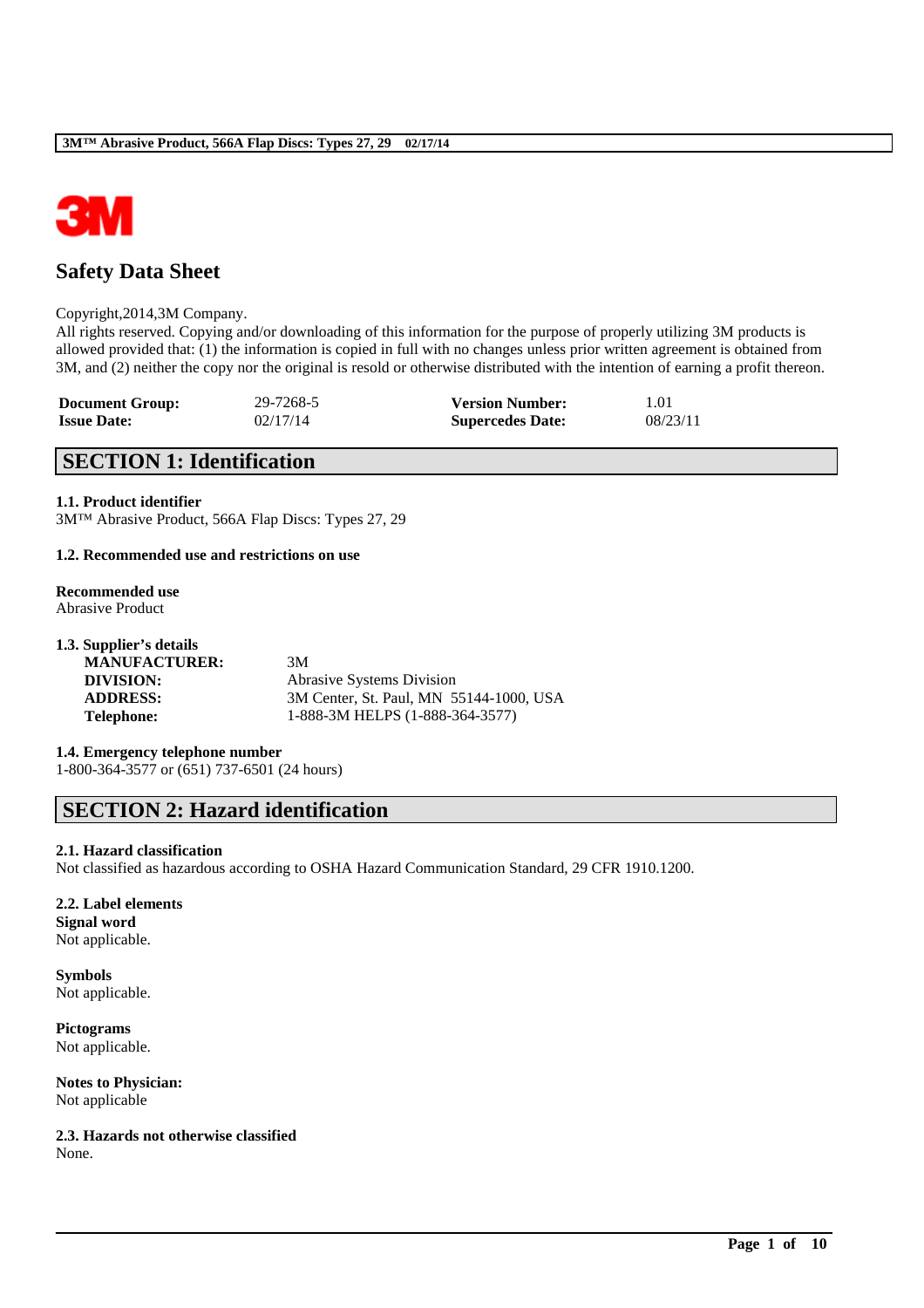60% of the mixture consists of ingredients of unknown acute oral toxicity.

# **SECTION 3: Composition/information on ingredients**

| Ingredient                           | C.A.S. No.    | $%$ by Wt              |
|--------------------------------------|---------------|------------------------|
| Zirconium Oxide Mineral              | 1314-23-4     | $5 - 10$               |
| Aluminum Oxide Mineral (non-fibrous) | 1344-28-1     | $5 - 15$               |
| Inorganic Fluoride                   | 15096-52-3    | 1 - 10 Trade Secret *  |
| Additive                             | Trade Secret* | $1 - 5$                |
| Titanium Dioxide                     | 13463-67-6    | 0.1 - 2 Trade Secret * |
| Limestone                            | 1317-65-3     | $2 - 10$               |
| <b>Cured Resin</b>                   | Mixture       | $10 - 30$              |
| Cloth Backing                        | Mixture       | $20 - 30$              |
| Fiberglass plate                     | Mixture       | $20 - 25$              |

\*The specific chemical identity and/or exact percentage (concentration) of this composition has been withheld as a trade secret.

# **SECTION 4: First aid measures**

### **4.1. Description of first aid measures**

### **Inhalation:**

Remove person to fresh air. If you feel unwell, get medical attention.

### **Skin Contact:**

Wash with soap and water. If signs/symptoms develop, get medical attention.

### **Eye Contact:**

Flush with large amounts of water. Remove contact lenses if easy to do. Continue rinsing. If signs/symptoms persist, get medical attention.

### **If Swallowed:**

No need for first aid is anticipated.

## **4.2. Most important symptoms and effects, both acute and delayed**

See Section 11.1. Information on toxicological effects.

# **4.3. Indication of any immediate medical attention and special treatment required**

Not applicable

# **SECTION 5: Fire-fighting measures**

### **5.1. Suitable extinguishing media**

In case of fire: Use a fire fighting agent suitable for ordinary combustible material such as water or foam to extinguish.

\_\_\_\_\_\_\_\_\_\_\_\_\_\_\_\_\_\_\_\_\_\_\_\_\_\_\_\_\_\_\_\_\_\_\_\_\_\_\_\_\_\_\_\_\_\_\_\_\_\_\_\_\_\_\_\_\_\_\_\_\_\_\_\_\_\_\_\_\_\_\_\_\_\_\_\_\_\_\_\_\_\_\_\_\_\_\_\_\_\_

## **5.2. Special hazards arising from the substance or mixture**

None inherent in this product.

# **Hazardous Decomposition or By-Products**

**Substance Condition**

Carbon monoxide During Combustion Carbon dioxide During Combustion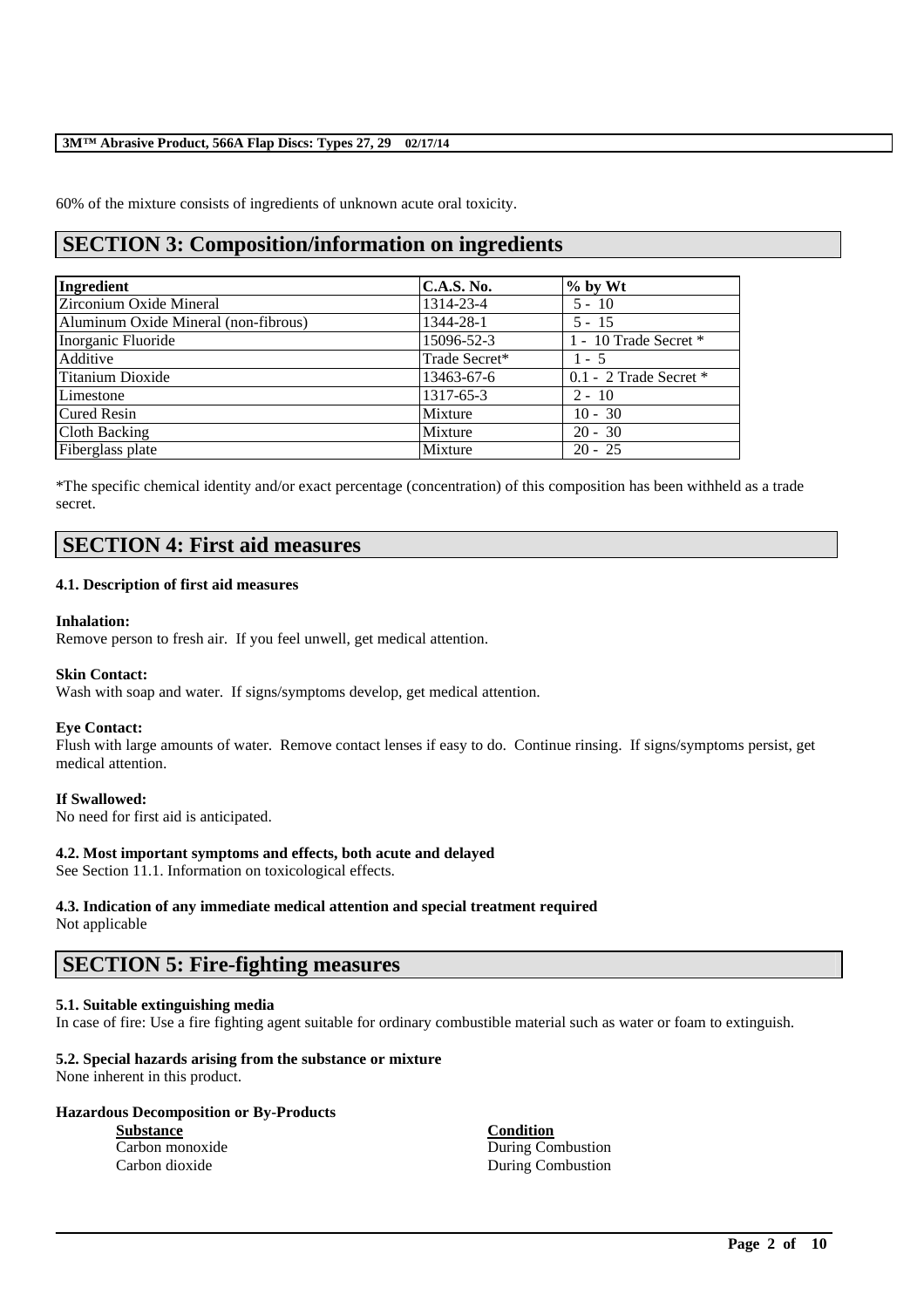## **5.3. Special protective actions for fire-fighters**

No unusual fire or explosion hazards are anticipated.

# **SECTION 6: Accidental release measures**

## **6.1. Personal precautions, protective equipment and emergency procedures**

Observe precautions from other sections. Refer to other sections of this SDS for information regarding physical and health hazards, respiratory protection, ventilation, and personal protective equipment.

### **6.2. Environmental precautions**

Not applicable. Avoid release to the environment.

### **6.3. Methods and material for containment and cleaning up**

Not applicable. Seal the container.

# **SECTION 7: Handling and storage**

### **7.1. Precautions for safe handling**

Avoid breathing of dust created by sanding, grinding or machining. Damaged product can break apart during use and cause serious injury to face or eyes. Check product for damage such as cracks or nicks prior to use. Replace if damaged. Always wear eye and face protection when working at sanding or grinding operations or when near such operations. Avoid release to the environment. Combustible dust may form by action of this product on another material (substrate). Dust generated from the substrate during use of this product may be explosive if in sufficient concentration with an ignition source. Dust deposits should not be allowed to accumulate on surfaces because of the potential for secondary explosions.

## **7.2. Conditions for safe storage including any incompatibilities**

No special storage requirements.

# **SECTION 8: Exposure controls/personal protection**

### **8.1. Control parameters**

## **Occupational exposure limits**

| Ingredient                    | <b>C.A.S. No.</b> | <b>Agency</b> | Limit type                      | <b>Additional Comments</b> |
|-------------------------------|-------------------|---------------|---------------------------------|----------------------------|
| <b>ZIRCONIUM COMPOUNDS</b>    | 1314-23-4         | Amer Conf of  | TWA(as Zr):5                    |                            |
|                               |                   | Gov. Indust.  | $mg/m3$ ; STEL(as Zr): 10 mg/m3 |                            |
|                               |                   | Hyg.          |                                 |                            |
| <b>ZIRCONIUM COMPOUNDS</b>    | 1314-23-4         | US Dept of    | TWA $(as Zr): 5 mg/m3$          |                            |
|                               |                   | Labor - OSHA  |                                 |                            |
| Limestone                     | 1317-65-3         | US Dept of    | TWA(as total dust):15           |                            |
|                               |                   | Labor - OSHA  | mg/m3;TWA(respirable            |                            |
|                               |                   |               | fraction): $5 \text{ mg/m}$ 3   |                            |
| Aluminum Oxide Mineral (non-  | 1344-28-1         | Chemical      | $TWA:1$ fiber/cc                |                            |
| fibrous)                      |                   | Manufacturer  |                                 |                            |
|                               |                   | Rec Guid      |                                 |                            |
| Aluminum Oxide Mineral (non-  | 1344-28-1         | US Dept of    | TWA(as total dust):15           |                            |
| fibrous)                      |                   | Labor - OSHA  | mg/m3;TWA(respirable            |                            |
|                               |                   |               | fraction): $5 \text{ mg/m}$ 3   |                            |
| Aluminum, insoluble compounds | 1344-28-1         | Amer Conf of  | TWA(respirable fraction):1      |                            |
|                               |                   | Gov. Indust.  | mg/m3                           |                            |
|                               |                   | Hyg.          |                                 |                            |
| <b>Titanium Dioxide</b>       | 13463-67-6        | Amer Conf of  | $TWA:10$ mg/m $3$               |                            |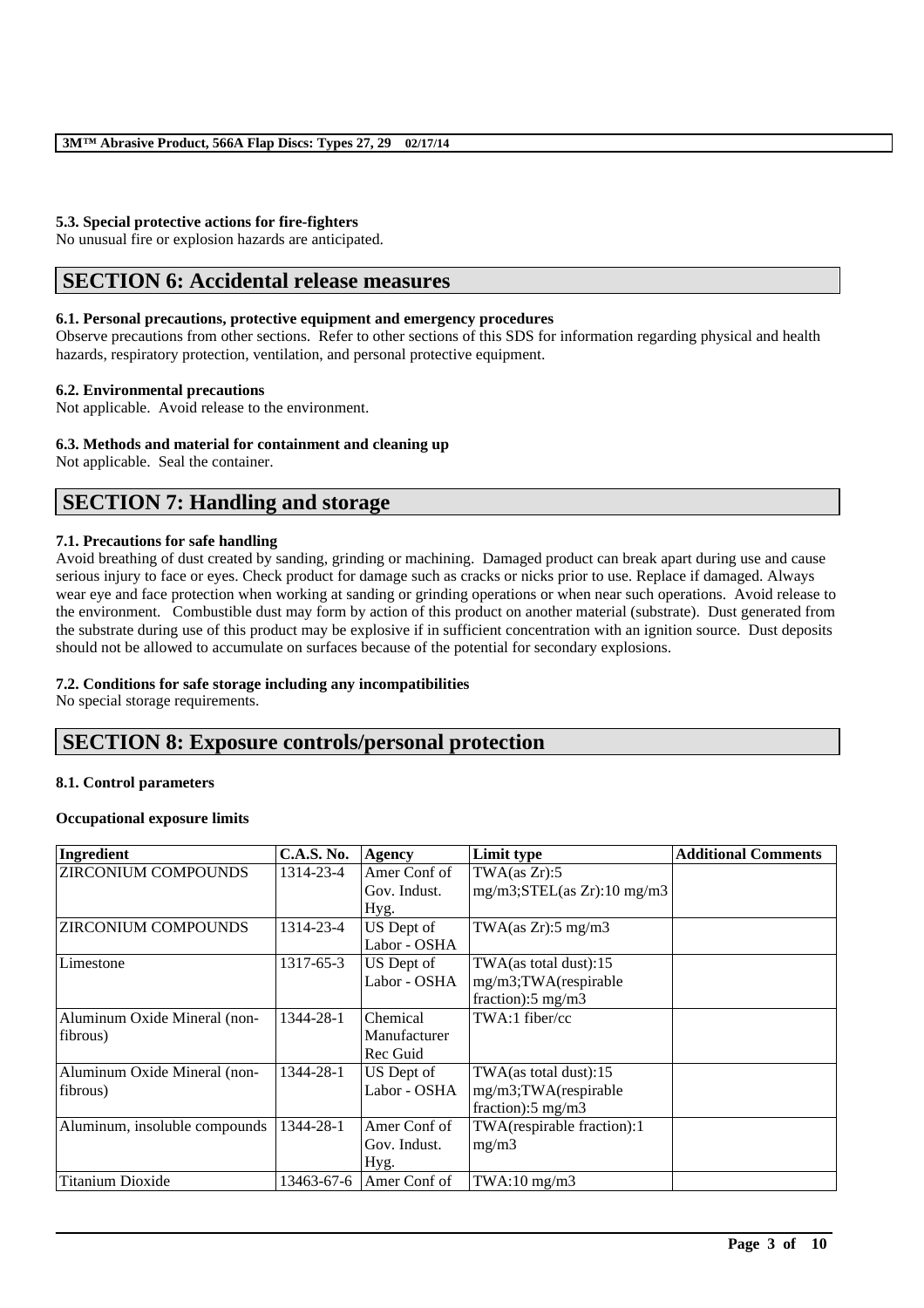|                               |            | Gov. Indust. |                                |  |
|-------------------------------|------------|--------------|--------------------------------|--|
|                               |            | Hyg.         |                                |  |
| <b>Titanium Dioxide</b>       | 13463-67-6 | Chemical     | TWA(as respirable dust):5      |  |
|                               |            | Manufacturer | mg/m3                          |  |
|                               |            | Rec Guid     |                                |  |
| <b>Titanium Dioxide</b>       | 13463-67-6 | US Dept of   | TWA(as total dust):15 mg/m3    |  |
|                               |            | Labor - OSHA |                                |  |
| Aluminum, insoluble compounds | 15096-52-3 | Amer Conf of | TWA(respirable fraction):1     |  |
|                               |            | Gov. Indust. | mg/m3                          |  |
|                               |            | Hyg.         |                                |  |
| <b>FLUORIDES</b>              | 15096-52-3 | Amer Conf of | TWA $(as F): 2.5 mg/m3$        |  |
|                               |            | Gov. Indust. |                                |  |
|                               |            | Hyg.         |                                |  |
| <b>FLUORIDES</b>              | 15096-52-3 | US Dept of   | TWA $(as dust):2.5$            |  |
|                               |            | Labor - OSHA | $mg/m3$ ; TWA(as F): 2.5 mg/m3 |  |
| Additive                      | Trade      | Amer Conf of | $TWA:10$ mg/m $3$              |  |
|                               | Secret     | Gov. Indust. |                                |  |
|                               |            | Hyg.         |                                |  |
| Additive                      | Trade      | US Dept of   | TWA(as total dust):15          |  |
|                               | Secret     | Labor - OSHA | mg/m3;TWA(respirable           |  |
|                               |            |              | fraction): $5 \text{ mg/m}$ 3  |  |

Amer Conf of Gov. Indust. Hyg. : American Conference of Governmental Industrial Hygienists

American Indust. Hygiene Assoc : American Industrial Hygiene Association

Chemical Manufacturer Rec Guid : Chemical Manufacturer's Recommended Guidelines

US Dept of Labor - OSHA : United States Department of Labor - Occupational Safety and Health Administration

TWA: Time-Weighted-Average

STEL: Short Term Exposure Limit

CEIL: Ceiling

### **8.2. Exposure controls**

### **8.2.1. Engineering controls**

Provide appropriate local exhaust ventilation for sanding, grinding or machining. Use general dilution ventilation and/or local exhaust ventilation to control airborne exposures to below relevant Exposure Limits and/or control dust/fume/gas/mist/vapors/spray. If ventilation is not adequate, use respiratory protection equipment. Provide local exhaust at

process emission sources to control exposure near the source and to prevent the escape of dust into the work area. Ensure that dust-handling systems (such as exhaust ducts, dust collectors, vessels, and processing equipment) are designed in a manner to prevent the escape of dust into the work area (i.e., there is no leakage from the equipment).

## **8.2.2. Personal protective equipment (PPE)**

### **Eye/face protection**

To minimize the risk of injury to face and eyes, always wear eye and face protection when working at sanding or grinding operations or when near such operations. Select and use eye/face protection to prevent contact based on the results of an exposure assessment. The following eye/face protection(s) are recommended: Safety Glasses with side shields

## **Skin/hand protection**

Wear appropriate gloves to minimize risk of injury to skin from contact with dust or physical abrasion from grinding or sanding.

### **Respiratory protection**

Assess exposure concentrations of all materials involved in the work process. Consider material being abraded when determining the appropriate respiratory protection. Select and use appropriate respirators to prevent inhalation overexposure.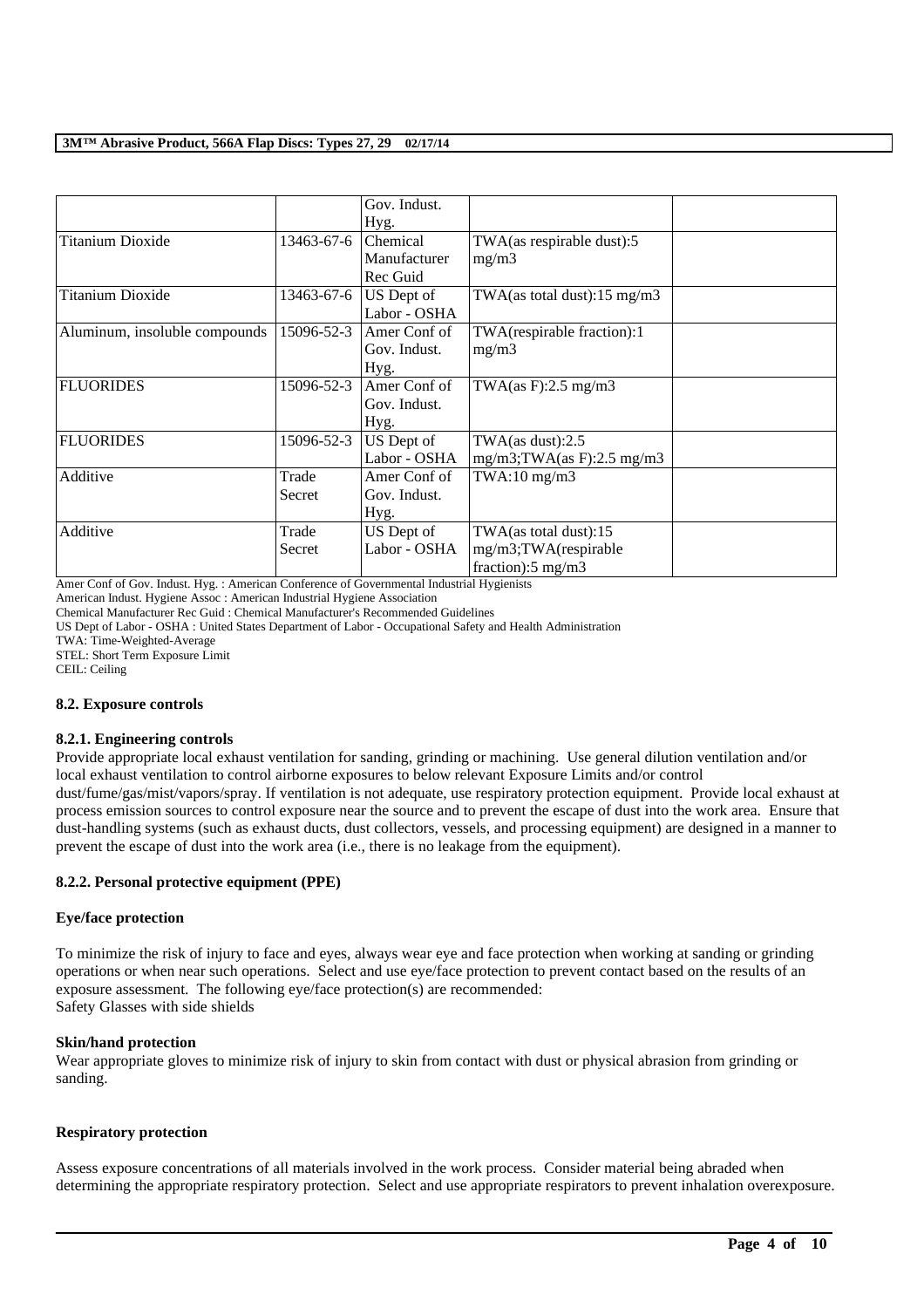An exposure assessment may be needed to decide if a respirator is required. If a respirator is needed, use respirators as part of a full respiratory protection program. Based on the results of the exposure assessment, select from the following respirator type(s) to reduce inhalation exposure:

Half facepiece or full facepiece air-purifying respirator suitable for particulates

For questions about suitability for a specific application, consult with your respirator manufacturer.

# **SECTION 9: Physical and chemical properties**

### **9.1. Information on basic physical and chemical properties**

| <b>General Physical Form:</b>                 | Solid                  |
|-----------------------------------------------|------------------------|
| Odor, Color, Grade:                           | Solid Abrasive Product |
| <b>Odor threshold</b>                         | Not Applicable         |
| pН                                            | Not Applicable         |
| <b>Melting point</b>                          | Not Applicable         |
| <b>Boiling Point</b>                          | Not Applicable         |
| <b>Flash Point</b>                            | Not Applicable         |
| <b>Evaporation rate</b>                       | Not Applicable         |
| <b>Flammability</b> (solid, gas)              | Not Classified         |
| <b>Flammable Limits(LEL)</b>                  | Not Applicable         |
| <b>Flammable Limits(UEL)</b>                  | Not Applicable         |
| <b>Vapor Pressure</b>                         | Not Applicable         |
| <b>Vapor Density</b>                          | Not Applicable         |
| <b>Density</b>                                | Not Applicable         |
| <b>Specific Gravity</b>                       | Not Applicable         |
| <b>Solubility In Water</b>                    | Not Applicable         |
| Solubility- non-water                         | Not Applicable         |
| <b>Partition coefficient: n-octanol/water</b> | Not Applicable         |
| <b>Autoignition temperature</b>               | Not Applicable         |
| <b>Decomposition temperature</b>              | Not Applicable         |
| <b>Viscosity</b>                              | Not Applicable         |

# **SECTION 10: Stability and reactivity**

### **10.1. Reactivity**

This material is considered to be non reactive under normal use conditions.

## **10.2. Chemical stability**

Stable.

### **10.3. Possibility of hazardous reactions**

Hazardous polymerization will not occur.

### **10.4. Conditions to avoid** None known.

### **10.5. Incompatible materials** None known.

# **10.6. Hazardous decomposition products**

None known.

**Substance Condition**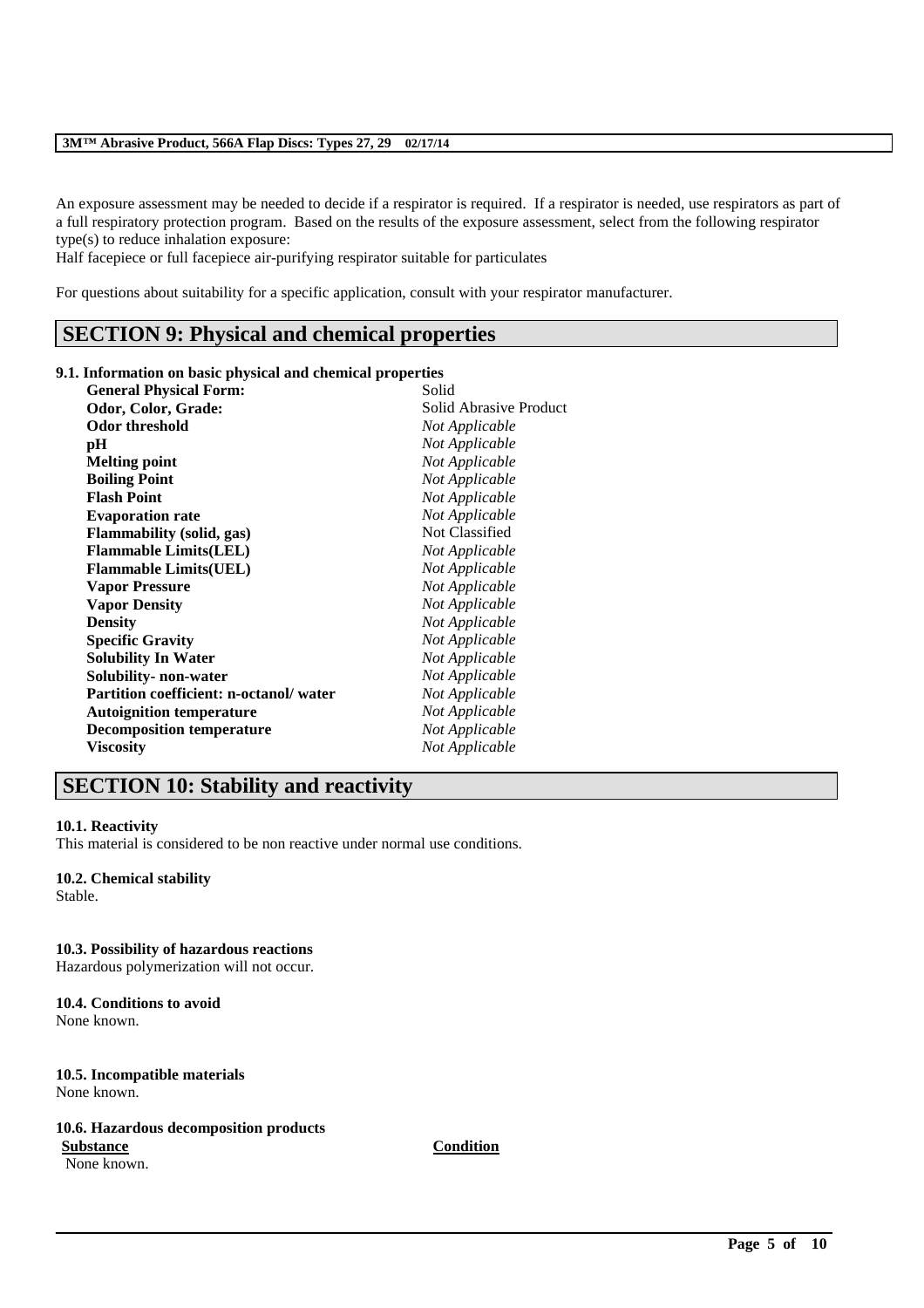Refer to section 5.2 for hazardous decomposition products during combustion.

# **SECTION 11: Toxicological information**

**The information below may not be consistent with the material classification in Section 2 if specific ingredient classifications are mandated by a competent authority. In addition, toxicological data on ingredients may not be reflected in the material classification and/or the signs and symptoms of exposure, because an ingredient may be present below the threshold for labeling, an ingredient may not be available for exposure, or the data may not be relevant to the material as a whole.**

### **11.1. Information on Toxicological effects**

**Signs and Symptoms of Exposure**

### **Based on test data and/or information on the components, this material may produce the following health effects:**

### **Inhalation:**

Dust from grinding, sanding or machining may cause irritation of the respiratory system. Signs/symptoms may include cough, sneezing, nasal discharge, headache, hoarseness, and nose and throat pain.

### **Skin Contact:**

Mechanical Skin irritation: Signs/symptoms may include abrasion, redness, pain, and itching.

### **Eye Contact:**

Mechanical eye irritation: Signs/symptoms may include pain, redness, tearing and corneal abrasion.

Dust created by grinding, sanding, or machining may cause eye irritation. Signs/symptoms may include redness, swelling, pain, tearing, and blurred or hazy vision.

### **Ingestion:**

No health effects are expected.

### **Carcinogenicity:**

| Ingredient                                                   | ,,,                                       | <b>Class</b><br>Description                                  | 'egulation                                                            |
|--------------------------------------------------------------|-------------------------------------------|--------------------------------------------------------------|-----------------------------------------------------------------------|
| $\mathbf{r}$<br>D <sub>10</sub> x <sub>1</sub> de<br>itanium | $-$<br>-<br>. 146.<br>$\cdots$<br>$\cdot$ | <br>$\mathbf{r}$<br>GIT<br>human carc.<br>ossible.<br>$\sim$ | ∠ancer<br>on<br>International<br>Research<br>A <sub>genc</sub><br>tor |

### **Additional Information:**

This document covers only the 3M product. For complete assessment, when determining the degree of hazard, the material being abraded must also be considered.

This product contains titanium dioxide. Cancer of the lungs has been observed in rats that inhaled high levels of titanium dioxide. No exposure to inhaled titanium dioxide is expected during the normal handling and use of this product. Titanium dioxide was not detected when air sampling was conducted during simulated use of similar products containing titanium dioxide. Therefore, the health effects associated with titanium dioxide are not expected during the normal use of this product.

### **Toxicological Data**

If a component is disclosed in section 3 but does not appear in a table below, either no data are available for that endpoint or the data are not sufficient for classification.

#### **Acute Toxicity**

| <b>Name</b>                          | Route       | <b>Species</b> | Value                                             |
|--------------------------------------|-------------|----------------|---------------------------------------------------|
| Overall product                      | Ingestion   |                | No data available; calculated $ATE > 5,000$ mg/kg |
| Aluminum Oxide Mineral (non-fibrous) | Dermal      |                | LD50 estimated to be $> 5,000$ mg/kg              |
| Aluminum Oxide Mineral (non-fibrous) | Inhalation- | Rat            | $LC50 > 2.3$ mg/l                                 |
|                                      | Dust/Mist   |                |                                                   |
|                                      | (4 hours)   |                |                                                   |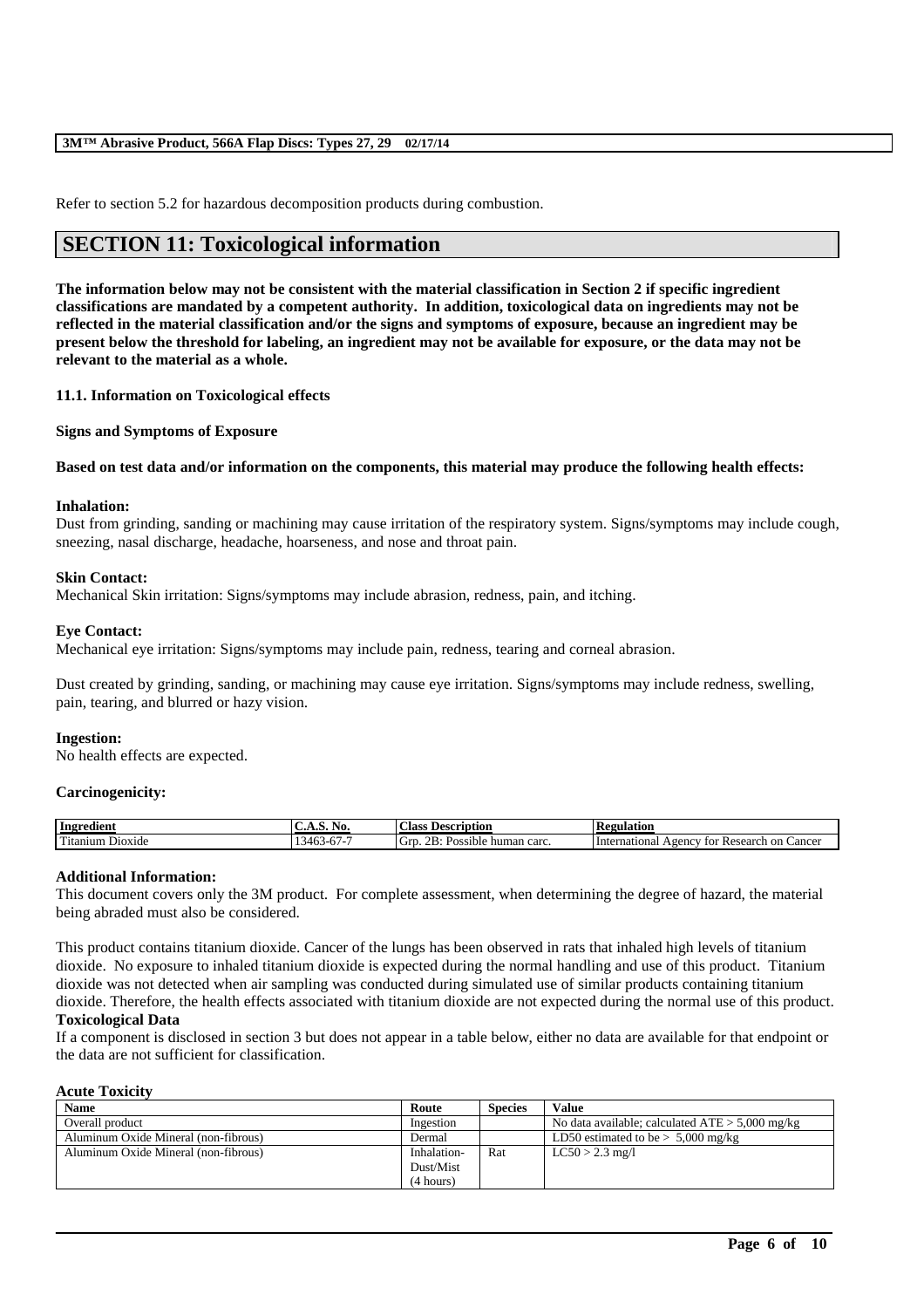| Aluminum Oxide Mineral (non-fibrous) | Ingestion   | Rat    | $LD50 > 5,000$ mg/kg  |
|--------------------------------------|-------------|--------|-----------------------|
| Zirconium Oxide Mineral              | Ingestion   | Mouse  | $LD50 > 8,800$ mg/kg  |
| Inorganic Fluoride                   | Dermal      | Rabbit | $LD50 > 2,100$ mg/kg  |
| Inorganic Fluoride                   | Inhalation- | Rat    | LC50 4.5 mg/l         |
|                                      | Dust/Mist   |        |                       |
|                                      | (4 hours)   |        |                       |
| Inorganic Fluoride                   | Ingestion   | Rat    | LD50 5,000 mg/kg      |
| Limestone                            | Dermal      | Rat    | $LD50 > 2,000$ mg/kg  |
| Limestone                            | Inhalation- | Rat    | $LC50$ 3.0 mg/l       |
|                                      | Dust/Mist   |        |                       |
|                                      | (4 hours)   |        |                       |
| Limestone                            | Ingestion   | Rat    | LD50 $6,450$ mg/kg    |
| Additive                             | Ingestion   | Rat    | $LD50 > 15,000$ mg/kg |
| Titanium Dioxide                     | Dermal      | Rabbit | $LD50 > 10,000$ mg/kg |
| Titanium Dioxide                     | Inhalation- | Rat    | $LC50 > 6.82$ mg/l    |
|                                      | Dust/Mist   |        |                       |
|                                      | (4 hours)   |        |                       |
| <b>Titanium Dioxide</b>              | Ingestion   | Rat    | $LD50 > 10,000$ mg/kg |

 $\overline{ATE}$  = acute toxicity estimate

# **Skin Corrosion/Irritation**

| <b>Name</b>                          | <b>Species</b> | Value                     |
|--------------------------------------|----------------|---------------------------|
| Aluminum Oxide Mineral (non-fibrous) | Rabbit         | No significant irritation |
| Inorganic Fluoride                   |                | Minimal irritation        |
| Limestone                            | Rabbit         | No significant irritation |
| Titanium Dioxide                     | Rabbit         | No significant irritation |

## **Serious Eye Damage/Irritation**

| <b>Name</b>                          | <b>Species</b> | <b>Value</b>              |
|--------------------------------------|----------------|---------------------------|
| Aluminum Oxide Mineral (non-fibrous) | Rabbit         | No significant irritation |
| Inorganic Fluoride                   |                | Moderate irritant         |
| Limestone                            | Rabbit         | No significant irritation |
| Additive                             | Rabbit         | No significant irritation |
| Titanium Dioxide                     | Rabbit         | No significant irritation |

## **Skin Sensitization**

| <b>Name</b>           | <b>Species</b> | Value           |
|-----------------------|----------------|-----------------|
| Titanium L<br>Dioxide | Human          | Not sensitizing |
|                       | and            |                 |
|                       | animal         |                 |

## **Respiratory Sensitization**

| - -<br>ъ.<br>Name | Species | /alue |
|-------------------|---------|-------|
|                   |         |       |

## **Germ Cell Mutagenicity**

| <b>Name</b>                          | Route    | Value         |
|--------------------------------------|----------|---------------|
| Aluminum Oxide Mineral (non-fibrous) | In Vitro | Not mutagenic |
| Titanium Dioxide                     | In Vitro | Not mutagenic |
| Titanium Dioxide                     | In vivo  | Not mutagenic |

## **Carcinogenicity**

| <b>Name</b>                          | Route      | <b>Species</b> | Value            |
|--------------------------------------|------------|----------------|------------------|
| Aluminum Oxide Mineral (non-fibrous) | Inhalation | Rat            | Not carcinogenic |
| Titanium Dioxide                     | Ingestion  | Multiple       | Not carcinogenic |
|                                      |            | animal         |                  |
|                                      |            | species        |                  |
| Titanium Dioxide                     | Inhalation | Rat            | Carcinogenic     |

# **Reproductive Toxicity**

# **Reproductive and/or Developmental Effects**

|  | <b>B</b> T<br>Name | Route<br>. | $-$<br><b>Value</b><br>. | <b>Species</b><br>$  -$ | <b>CONTINUES</b><br>Result<br>'est | Exposure<br>Duration |
|--|--------------------|------------|--------------------------|-------------------------|------------------------------------|----------------------|
|--|--------------------|------------|--------------------------|-------------------------|------------------------------------|----------------------|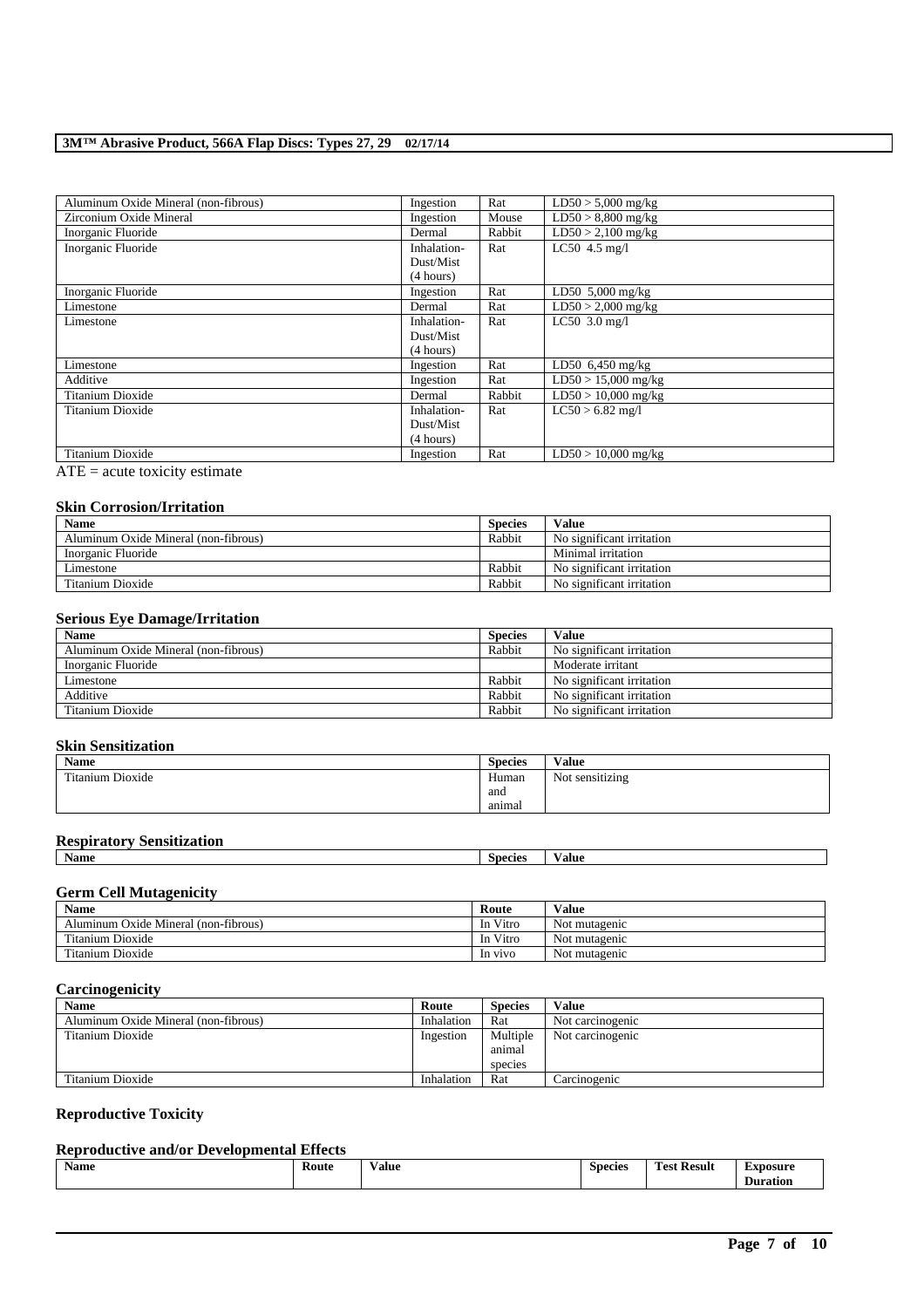| $ -$<br>Limestone | Ingestion | t toxic to development<br>Not | Rat | NOAEL 625<br>٠.<br>mg/kg/day<br>c<br>ີ | premating<br>during<br>gestation |
|-------------------|-----------|-------------------------------|-----|----------------------------------------|----------------------------------|
|                   |           |                               |     |                                        |                                  |

## **Target Organ(s)**

## **Specific Target Organ Toxicity - single exposure**

| <b>Name</b> | Route      | Target Organ(s)    | Value                 | <b>Species</b> | <b>Test Result</b>                   | <b>Exposure</b><br><b>Duration</b> |
|-------------|------------|--------------------|-----------------------|----------------|--------------------------------------|------------------------------------|
| Limestone   | Inhalation | respiratory system | All data are negative | Rat            | <b>NOAEL</b><br>$0.812 \text{ m}$ g/ | 90 minutes                         |

### **Specific Target Organ Toxicity - repeated exposure**

| <b>Name</b>                             | Route      | Target Organ(s)                      | <b>Value</b>                                                                       | <b>Species</b> | <b>Test Result</b>             | <b>Exposure</b><br><b>Duration</b> |
|-----------------------------------------|------------|--------------------------------------|------------------------------------------------------------------------------------|----------------|--------------------------------|------------------------------------|
| Aluminum Oxide Mineral<br>(non-fibrous) | Inhalation | pneumoconiosis<br>pulmonary fibrosis | Some positive data exist, but the<br>data are not sufficient for<br>classification | Human          | <b>NOAEL Not</b><br>available  | occupational<br>exposure           |
| Inorganic Fluoride                      | Inhalation | bone, teeth, nails,<br>and/or hair   | Some positive data exist, but the<br>data are not sufficient for<br>classification |                | <b>HHA</b>                     |                                    |
| Limestone                               | Inhalation | respiratory system                   | Some positive data exist, but the<br>data are not sufficient for<br>classification | Human          | NOAEL Not<br>available         | occupational<br>exposure           |
| Additive                                | Inhalation | pneumoconiosis                       | Some positive data exist, but the<br>data are not sufficient for<br>classification | Human          | <b>NOAEL Not</b><br>available  | occupational<br>exposure           |
| Titanium Dioxide                        | Inhalation | respiratory system                   | Some positive data exist, but the<br>data are not sufficient for<br>classification | Rat            | LOAEL.<br>$0.010 \text{ mg}/1$ | 2 years                            |
| Titanium Dioxide                        | Inhalation | pulmonary fibrosis                   | All data are negative                                                              | Human          | <b>NOAEL Not</b><br>available  | occupational<br>exposure           |

### **Aspiration Hazard**

**Name Value**

**Please contact the address or phone number listed on the first page of the SDS for additional toxicological information on this material and/or its components.**

# **SECTION 12: Ecological information**

# **Ecotoxicological information**

Please contact the address or phone number listed on the first page of the SDS for additional ecotoxicological information on this material and/or its components.

# **Chemical fate information**

Please contact the address or phone number listed on the first page of the SDS for additional chemical fate information on this material and/or its components.

# **SECTION 13: Disposal considerations**

# **13.1. Disposal methods**

Dispose of contents/ container in accordance with the local/regional/national/international regulations.

The substrate that was abraded must be considered as a factor in the disposal method for this product. Incinerate in a permitted waste incineration facility. Proper destruction may require the use of additional fuel during incineration processes. As a disposal alternative, utilize an acceptable permitted waste disposal facility.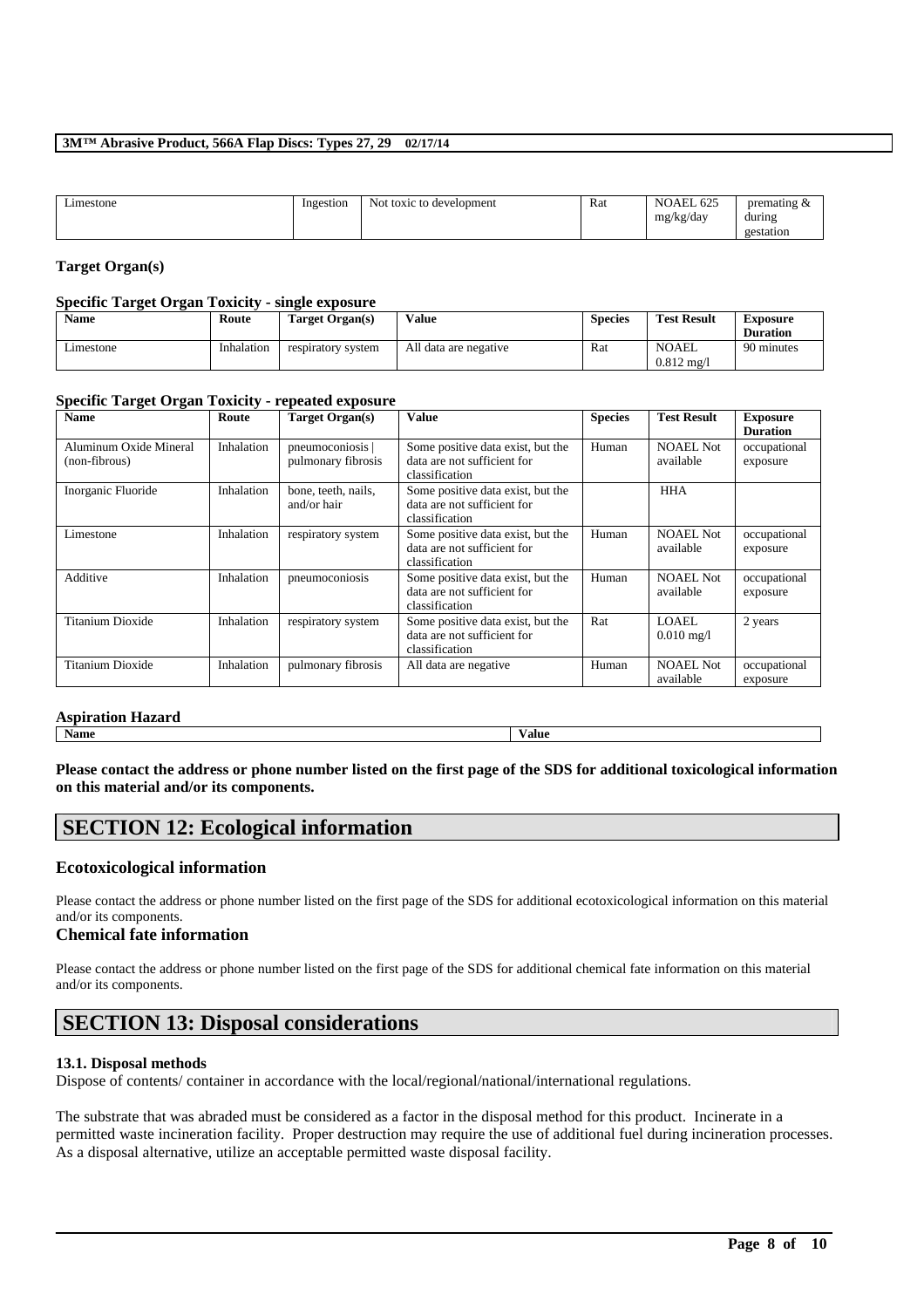## **EPA Hazardous Waste Number (RCRA):** Not regulated

# **SECTION 14: Transport Information**

Not regulated per U.S. DOT, IATA or IMO.

*These transportation classifications are provided as a customer service. As the shipper YOU remain responsible for complying with all applicable laws and regulations, including proper transportation classification and packaging. 3M transportation classifications are based on product formulation, packaging, 3M policies and 3M understanding of applicable current regulations. 3M does not guarantee the accuracy of this classification information. This information applies only to transportation classification and not the packaging, labeling, or marking requirements. The original 3M package is certified for U.S. ground shipment only. If you are shipping by air or ocean, the package may not meet applicable regulatory requirements.* 

# **SECTION 15: Regulatory information**

# **15.1. US Federal Regulations**

Contact 3M for more information.

### **311/312 Hazard Categories:**

Fire Hazard - No Pressure Hazard - No Reactivity Hazard - No Immediate Hazard - No Delayed Hazard - No

## **15.2. State Regulations**

Contact 3M for more information.

## **15.3. Chemical Inventories**

The components of this product are in compliance with the chemical notification requirements of TSCA.

This product is an article as defined by TSCA regulations, and is exempt from TSCA Inventory listing requirements.

Contact 3M for more information.

## **15.4. International Regulations**

Contact 3M for more information.

**This SDS has been prepared to meet the U.S. OSHA Hazard Communication Standard, 29 CFR 1910.1200.**

# **SECTION 16: Other information**

# **NFPA Hazard Classification**

**Health:** 0 **Flammability:** 1 **Instability:** 0 **Special Hazards:** None

National Fire Protection Association (NFPA) hazard ratings are designed for use by emergency response personnel to address the hazards that are presented by short-term, acute exposure to a material under conditions of fire, spill, or similar emergencies. Hazard ratings are primarily based on the inherent physical and toxic properties of the material but also include the toxic properties of combustion or decomposition products that are known to be generated in significant quantities.

### **HMIS Hazard Classification**

**Health:** 0 **Flammability:** 1 **Physical Hazard:** 0 **Personal Protection:** X - See PPE section.

Hazardous Material Identification System (HMIS® III) hazard ratings are designed to inform employees of chemical hazards